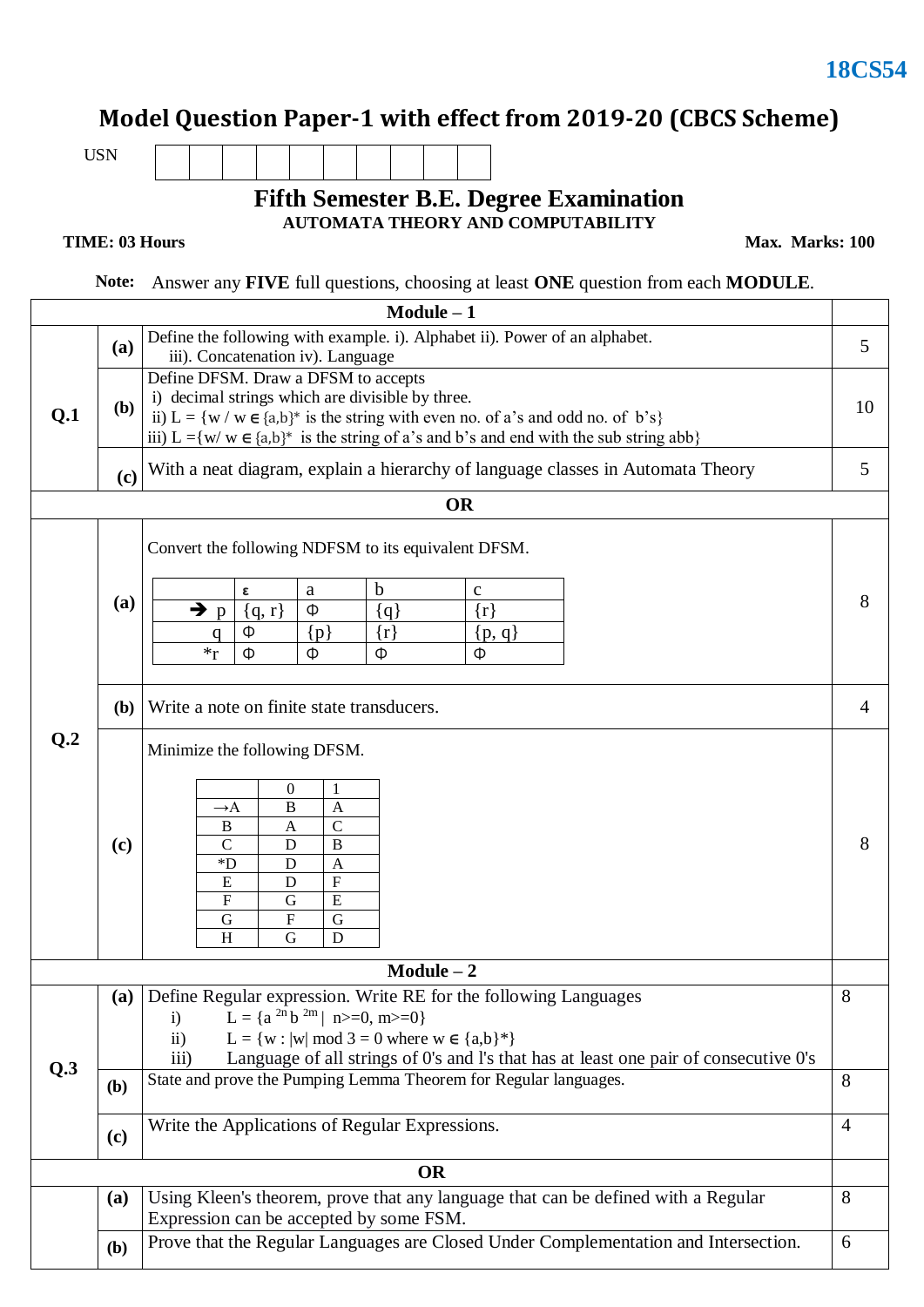## **18CS54**

| Q.4                                                        | (c)                                                                            | Obtain NDFSM for the Regular expression $(a+b)^*$ abb and $(a^* + ab)$ aab <sup>*</sup><br>6 |              |  |  |  |  |
|------------------------------------------------------------|--------------------------------------------------------------------------------|----------------------------------------------------------------------------------------------|--------------|--|--|--|--|
| Module $-3$                                                |                                                                                |                                                                                              |              |  |  |  |  |
| Q.5                                                        | Define Context Free Grammer. Write the CFG for the following Languages.<br>(a) |                                                                                              |              |  |  |  |  |
|                                                            |                                                                                | L={ $a^n$ b <sup>n</sup> c <sup>m</sup> : n, m>=0}<br>$\mathbf{i}$                           |              |  |  |  |  |
|                                                            |                                                                                | ii) L={ $a^n b^{n+2}$ : n>=0}<br>iii) $L = {w \in {a,b}^* : n_a(w) = n_b(w)}$                |              |  |  |  |  |
|                                                            |                                                                                |                                                                                              |              |  |  |  |  |
|                                                            | (b)                                                                            | Define the following with example<br><b>Leftmost Derivation</b>                              | 6            |  |  |  |  |
|                                                            |                                                                                | $\ddot{1}$                                                                                   |              |  |  |  |  |
|                                                            | <b>Rightmost Derivation</b><br>$\mathbf{ii}$<br>iii)<br>Parse Tree             |                                                                                              |              |  |  |  |  |
|                                                            | Define Ambiguous Grammar. Show that following grammar is Ambiguous.<br>(c)     |                                                                                              |              |  |  |  |  |
|                                                            | $S \rightarrow iCtS$   iCtSeS   a                                              |                                                                                              |              |  |  |  |  |
|                                                            |                                                                                | $C \rightarrow b$                                                                            | 6            |  |  |  |  |
| <b>OR</b>                                                  |                                                                                |                                                                                              |              |  |  |  |  |
| Q.6                                                        | <b>(a)</b>                                                                     | Discuss Chomsky normal form and Greibach normal form. Convert the following                  | $\degree$ 10 |  |  |  |  |
|                                                            |                                                                                | Grammar to Chomsky Normal form.                                                              |              |  |  |  |  |
|                                                            |                                                                                | $S \rightarrow aACa$                                                                         |              |  |  |  |  |
|                                                            |                                                                                | $A \rightarrow B   a$                                                                        |              |  |  |  |  |
|                                                            |                                                                                | $B \rightarrow C/c$<br>$C \rightarrow cC \mid \epsilon$                                      |              |  |  |  |  |
|                                                            | 10                                                                             |                                                                                              |              |  |  |  |  |
| Define NPDA. Write NPDA for the following languages<br>(b) |                                                                                | $L = \{wcw^R   w \in \{a, b\}^*\}$<br>$\mathbf{i}$                                           |              |  |  |  |  |
|                                                            |                                                                                | L={ $a^n b^n   n$ >=0}<br>$\mathbf{ii}$                                                      |              |  |  |  |  |
|                                                            |                                                                                | $Module - 4$                                                                                 |              |  |  |  |  |
| Q.7                                                        | (a)                                                                            | With a neat diagram, explain variants of Turing Machines.                                    | 10           |  |  |  |  |
|                                                            |                                                                                | Explain Language Acceptability and Design of Turing Machines.                                | 10           |  |  |  |  |
|                                                            | (b)                                                                            |                                                                                              |              |  |  |  |  |
|                                                            |                                                                                | <b>OR</b>                                                                                    |              |  |  |  |  |
| Q.8                                                        | (a)                                                                            | Define Turing Machine Model. Explain the representation of Turing Machines.                  | 10           |  |  |  |  |
|                                                            | ( <b>b</b> )                                                                   | Explain the Model of Linear bound Automation.                                                | 10           |  |  |  |  |
| Module - 5                                                 |                                                                                |                                                                                              |              |  |  |  |  |
| Q.9                                                        | <b>(a)</b>                                                                     | Explain the following with example,                                                          | 10           |  |  |  |  |
|                                                            |                                                                                | i) Decidability ii) Decidable languages iii) Undecidable languages.                          |              |  |  |  |  |
|                                                            | (b)                                                                            | Discuss Halting problem and post correspondence problem with respect to TM.                  | 10           |  |  |  |  |
|                                                            | <b>OR</b>                                                                      |                                                                                              |              |  |  |  |  |
| Q.10                                                       | <b>(a)</b>                                                                     | Write Short notes on                                                                         | 20           |  |  |  |  |
|                                                            |                                                                                | Growth rate of Function<br>$\ddot{1}$                                                        |              |  |  |  |  |
|                                                            |                                                                                | $\overline{11}$ )<br>Classes of P and NP                                                     |              |  |  |  |  |
|                                                            |                                                                                | iii)<br><b>Quantum Computers</b>                                                             |              |  |  |  |  |
|                                                            |                                                                                | <b>Church Turing Thesis</b><br>iv)                                                           |              |  |  |  |  |